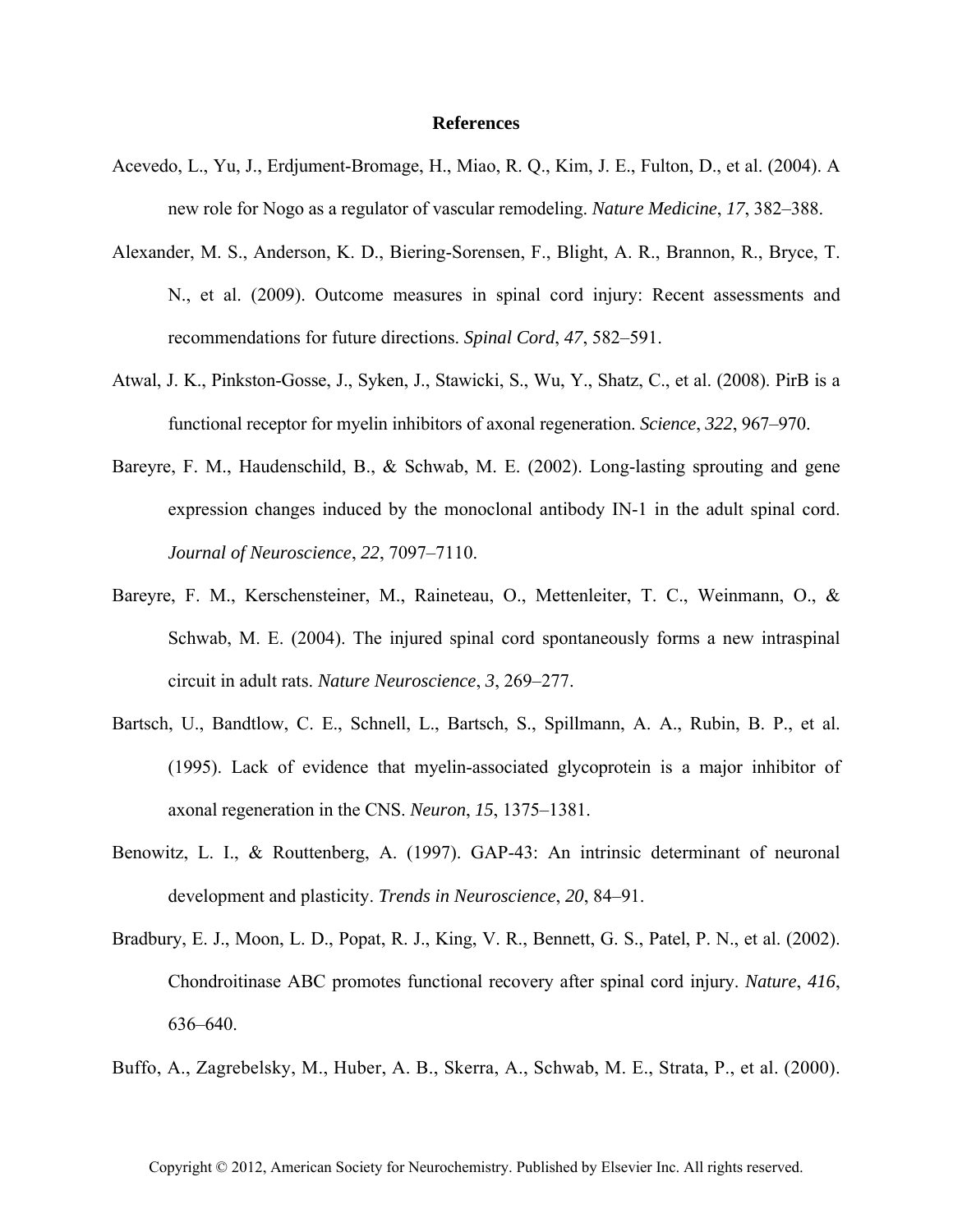Application of neutralizing antibodies against NI-35/250 myelin-associated neurite growth inhibitory proteins to the adult rat cerebellum induces sprouting of uninjured Purkinje cell axons. *Journal of Neuroscience*, *20*, 2275–2286.

- Cafferty, W. B., Duffy, P., Huebner, E., & Strittmatter, S. M. (2010). MAG and OMgp synergize with Nogo-A to restrict axonal growth and neurological recovery after spinal cord trauma. *Journal of Neuroscience*, *30*, 6825–6837.
- Cajal, R. Y. (1928). *Degeneration and Regeneration of the Nervous System*. New York: Hafner Publishing Co.
- Castro, A. J. (1990). Plasticity in the motor system. In B. Kolb & R. C. Tees (Eds.), *The cerebral cortex of the rat* (pp. 563–588). M.I.T.
- Cheatwood, J. L., Emerick, A. J., Schwab, M. E., & Kartje, G. L. (2008). Nogo-A expression after focal ischemic stroke in the adult rat. *Stroke*, *39*, 2091–2098.
- Chen, M. S., Huber, A. B., Van Der Haar, M. E., Frank, M., Schnell, L., Spillmann, A. A., et al. (2000). Nogo-A is a myelin-associated neurite outgrowth inhibitor and an antigen for monoclonal antibody IN-1. *Nature*, *403*, 434–439.
- David, S., & Aguayo, A. J. (1981). Axonal elongation into peripheral nervous system 'bridges' after central nervous system injury in adult rats. *Science*, *214*, 931–933.
- Dimou, L., Schnell, L., Montani, L., Duncan, C., Simonen, M., Schneider, R., et al. (2006). Nogo-A-deficient mice reveal strain-dependent differences in axonal regeneration. *Journal of Neuroscience*, *26*, 5591–5603.
- Emerick, A. J., Neafsey, E. J., Schwab, M. E., & Kartje, G. L. (2003). Functional reorganization of the motor cortex in adult rats after cortical lesion and treatment with monoclonal antibody IN-1. *Journal of Neuroscience*, *23*, 4826–4830.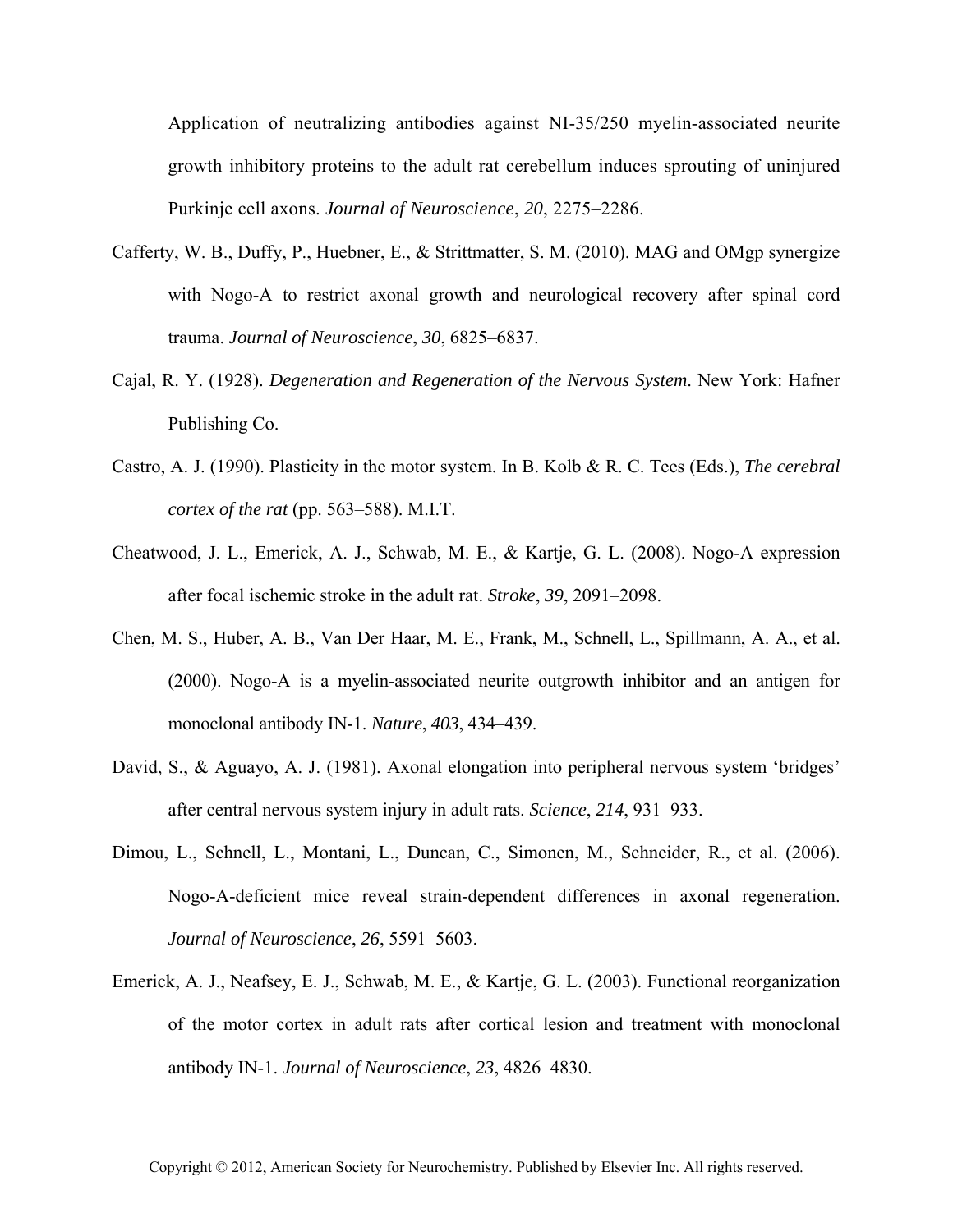- Faulkner, J. R., Herrmann, J. E., Woo, M. J., Tansey, K. E., Doan, M. B., & Sofroniew, M. V. (2004). Reactive astrocytes protect tissue and preserve function after spinal cord injury. *Journal of Neuroscience*, *24*, 2143–2155.
- Fawcett, J. W., Rosser, A. E., & Dunnett, S. B. (2001). Peripheral nerve regeneration: *Brain Damage, Brain Repair*. New York: Oxford University Press.
- Filbin, M. T. (2003). Myelin-associated inhibitors of axonal regeneration in the adult mammalian CNS. *Nature Reviews Neuroscience*, *4*, 703–713.
- Fournier, A. E., Grandpre, T., & Strittmatter, S. M. (2001). Identification of a receptor mediating Nogo-66 inhibition of axonal regeneration. *Nature*, *409*, 341–346.
- Fournier, A. E., Takizawa, B. T., & Strittmatter, S. M. (2003). Rho kinase inhibition enhances axonal regeneration in the injured CNS. *Journal of Neuroscience*, *23*, 1416–1423.
- Gillani, R. L., Tsai, S. Y., Wallace, D. G., O'Brien, T. E., Arhebamen, E., Tole, M., et al. (2010). Cognitive recovery in the aged rat after stroke and anti-Nogo-A immunotherapy. *Behavioral Brain Research*, *208*, 415–424.
- Gonzenbach, R. R., & Schwab, M. E. (2007). Disinhibition of neurite growth to repair the injured adult CNS: Focusing on Nogo. *Cellular and Molecular Life Sciences*, *65*, 161– 176.
- GrandPré., T., Li, S., & Strittmatter, S. M. (2002). Nogo-66 receptor antagonist peptide promotes axonal regeneration. *Nature*, *417*, 547–551.
- Grill, R., Murai, K., Blesch, A., Gage, F. H., & Tuszynski, M. H. (1997). Cellular delivery of neurotrophin-3 promotes corticospinal axonal growth and partial functional recovery after spinal cord injury. *Journal of Neuroscience*, *17*, 5560–5572.
- Huber, A. B., Weinmann, O., Brösamle, C., Oertle, T., & Schwab,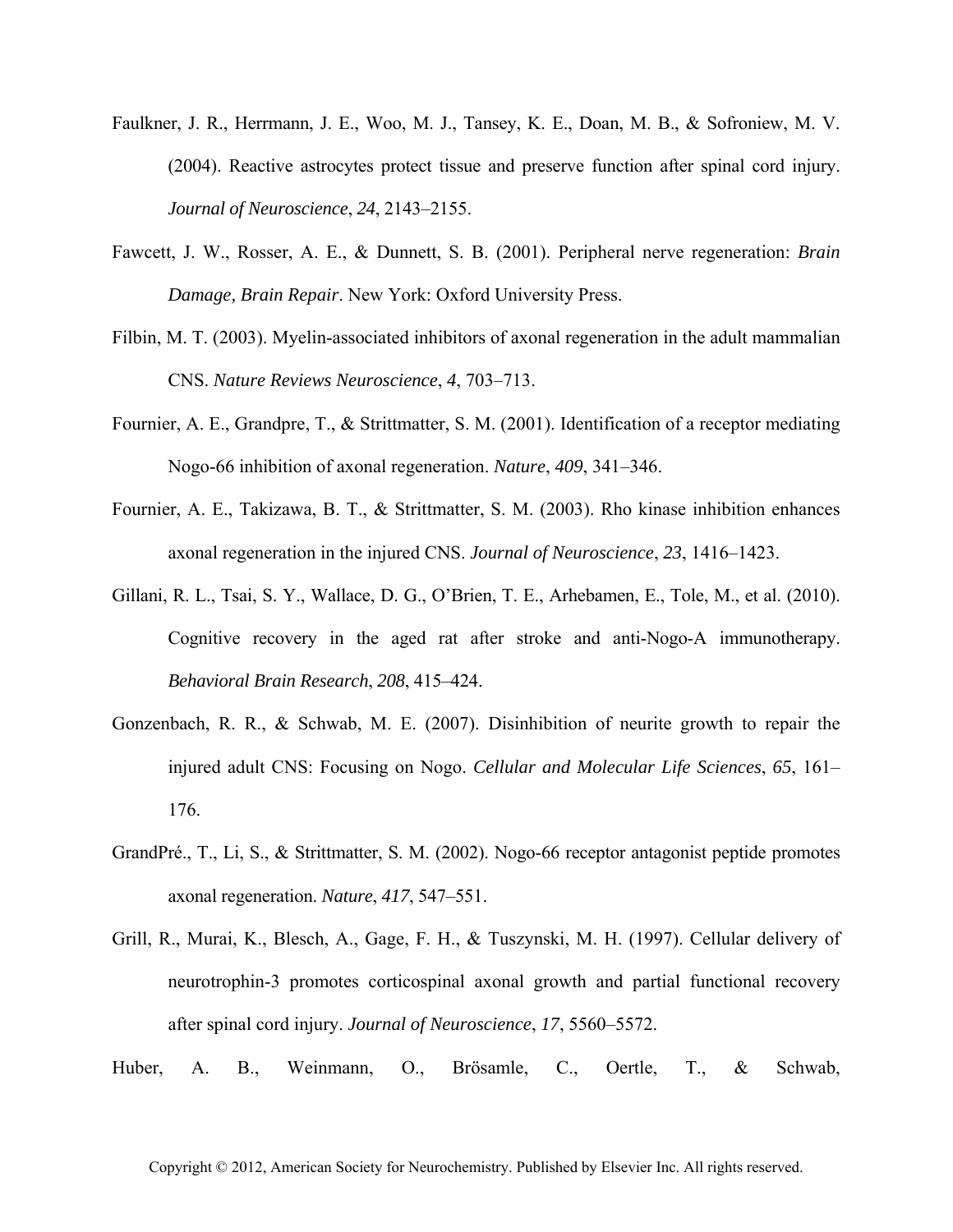M. E. (2002). Patterns of Nogo mRNA and protein expression in the developing and adult rat and after CNS lesion. *Journal of Neuroscience*, *22*, 3553–3567.

- Joset, A., Dodd, D. A., Halegoua, S., & Schwab, M. E. (2010). Pincher-generated Nogo-A endosomes mediate growth cone collapse and retrograde signaling. *Journal of Cell Biology*, *188*, 271–285.
- Kim, J. E., Li, S., GrandPré, T., Qiu, D., & Strittmatter, S. M. (2003). Axon regeneration in young adult mice lacking Nogo-A/B. *Neuron*, *38*, 187–199.
- Kobayashi, N. R., Fan, D. -P., Giehl, K. M., Bedard, A. M., Wiegand, S. J., & Tetzlaff, W. (1997). BDNF and NT-4/5 prevent atrophy of rat rubrospinal neurons after cervical axotomy, stimulate GAP-43 and  $T$  1-Tubulin mRNA expression, and promote axonal regeneration. *Journal of Neuroscience*, *17*, 9583–9595.
- Kwon, B. K., Liu, J., Messerer, C., Kobayashi, N. R., McGraw, J., Oschipok, L., et al. (2002). Survival and regeneration of rubrospinal neurons one year after spinal cord injury. *Proceedings of the National Academy of Sciences*, *99*, 3246–3251.
- Lee, J. K., Geoffroy, C. G., Chan, A. F., Tolentino, K. E., Crawford, M. J., Leal, M. A., et al. (2010). Assessing spinal axon regeneration and sprouting in Nogo-, MAG-, and OMgpdeficient mice. *Neuron*, *66*, 663–670.
- Li, S., Liu, B. P., Budel, S., Li, M., Ji, B., Walus, L., et al. (2004). Blockade of Nogo-66, myelinassociated glycoprotein, and oligodendrocyte myelin glycoprotein by soluble Nogo-66 receptor promotes axonal sprouting and recovery after spinal injury. *Journal of Neuroscience*, *24*, 10511–10520.
- Liebscher, T., Schnell, L., Schnell, D., Scholl, J., Schneider, R., Gullo, M., et al. (2005). Nogo-A antibody improves regeneration and locomotion of spinal cord-injured rats. *Annals of*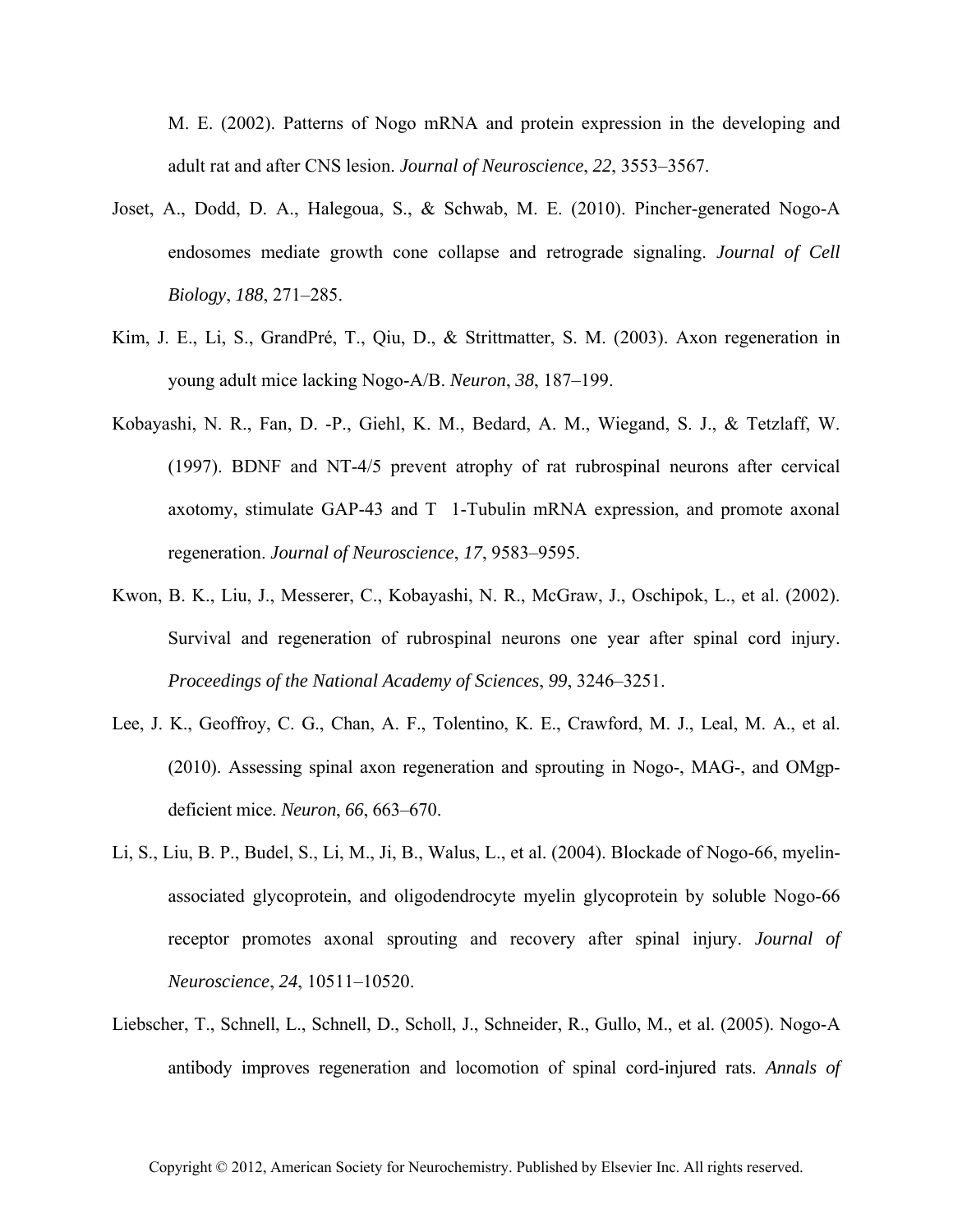*Neurology*, *58*, 706–719.

- Livesey, F. J., O'Brien, J. A., Li, M., Smith, A. G., Murphy, L. J., & Hunt, S. P. (1997). A Schwann cell mitogen accompanying regeneration of motor neurons. *Nature*, *390*, 614– 618.
- Markus, T. M., Tsai, S. Y., Bollnow, M. R., Farrer, R. G., O'Brien, T. E., Kindler-Baumann, D. R., et al. (2005). Recovery and brain reorganization after stroke in adult and aged rats. *Annals of Neurology*, *58*, 950–953.
- Meiri, K. F., Saffell, J. L., Walsh, F. S., & Doherty, P. (1998). Neurite outgrowth stimulated by neural cell adhesion molecules requires growth-associated protein-43 (GAP-43) function and is associated with GAP-43 phosphorylation in growth cones. *Journal of Neuroscience*, *18*, 10429–10437.
- Menei, P., Montero-Menei, C., Whittemore, S. R., Bunge, R. P., & Bunge, M. B. (1998). Schwann cells genetically modified to secrete human BDNF promote enhanced axonal regrowth across transected adult rat spinal cord. *European Journal of Neuroscience*, *10*, 607–621.
- Mi, S., Lee, X., Shao, Z., Thill, G., Ji, B., Relton, J., et al. (2004). LINGO-1 is a component of the Nogo-66 receptor*/*p75 signaling complex. *Nature Neuroscience*, *3*, 221–228.
- Montani, L., Gerrits, B., Gehrig, P., Kempf, A., Dimou, L., Wollscheid, B., et al. (2009). Neuronal Nogo-A modulates growth cone motility via Rho-GTP*/*LIMK1*/*cofilin in the unlesioned adult nervous system. *Journal of Biological Chemistry*, *284*, 10793–10807.
- Oertle, T., & Schwab, M. E. (2003). Nogo and its paRTNers. *Trends in Cell Biology*, *13*, 187– 194.
- Oertle, T., Van Der Haar, M. E., Bandtlow, C. E., Robeva, A.,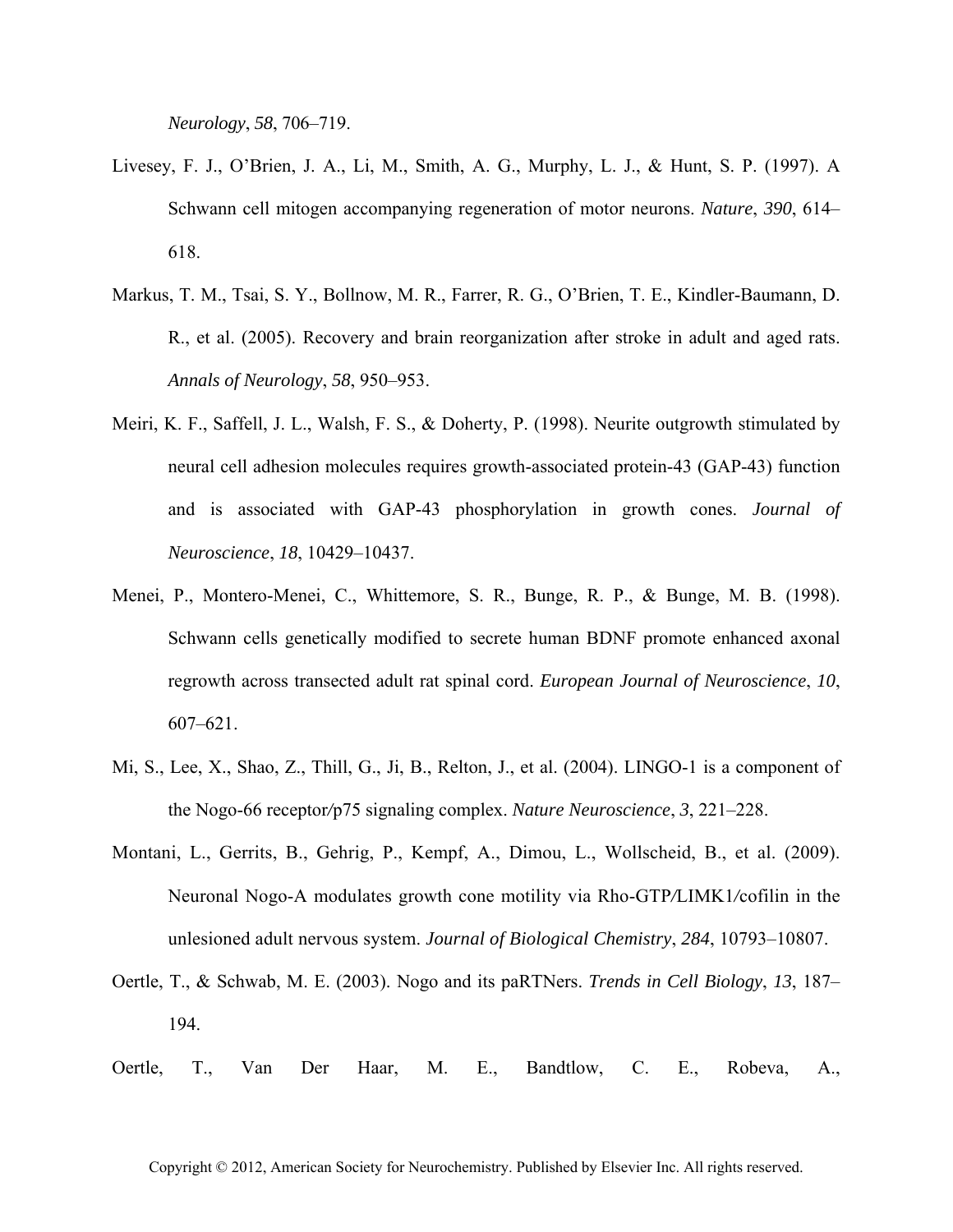Burfeind, P., Buss, A., et al. (2003). Nogo-A inhibits neurite outgrowth and cell spreading with three discrete regions. *Journal of Neuroscience*, *23*, 5393–5406.

- Papadopoulos, C. M., Tsai, S. Y., Cheatwood, J. L., Bollnow, M. R., Kolb, B. E., Schwab, M. E., et al. (2006). Dendritic plasticity in the adult rat following middle cerebral artery occlusion and Nogo-a neutralization. *Cerebral Cortex*, *16*, 529–536.
- Papadopoulos, C. M., Tsai, S. -Y., Aslbiei, T., O'Brien, T. E., Schwab, M. E., & Kartje, G. L. (2002). Functional recovery and neuroanatomical plasticity following middle cerebral artery occlusion and IN-1 antibody treatment in the adult rat. *Annals of Neurolology*, *51*, 433–441.
- Park, J. B., Yiu, G., Kaneko, S., Wang, J., Chang, J., He, X. L., et al. (2005). A TNF receptor family member, TROY, is a coreceptor with Nogo receptor in mediating the inhibitory activity of myelin inhibitors. *Neuron*, *45*, 345–351.
- Perry, V. H., Brown, M. C., Lunn, E. R., Tree, P., & Gordon, S. (1990). Evidence that very slow wallerian degeneration in C57BL/Ola Mice is an intrinsic property of the peripheral nerve. *European Journal of Neuroscience*, *2*, 802–808.
- Petrinovic, M. M., Duncan, C. S., Bourikas, D., Weinman, O., Montani, L., Schroeter, A., et al. (2010). Neuronal Nogo-A regulates neurite fasciculation, branching and extension in the developing nervous system. *Development*, *137*, 2539–2550.
- Pizzorusso, T., Medini, P., Berardi, N., Chierzi, S., Fawcett, J. W., & Maffei, L. (2002). Reactivation of ocular dominance plasticity in the adult visual cortex. *Science*, *298*, 1248–1251.

Raineteau, O., & Schwab, M. E. (2001). Plasticity of motor systems after incomplete spinal cord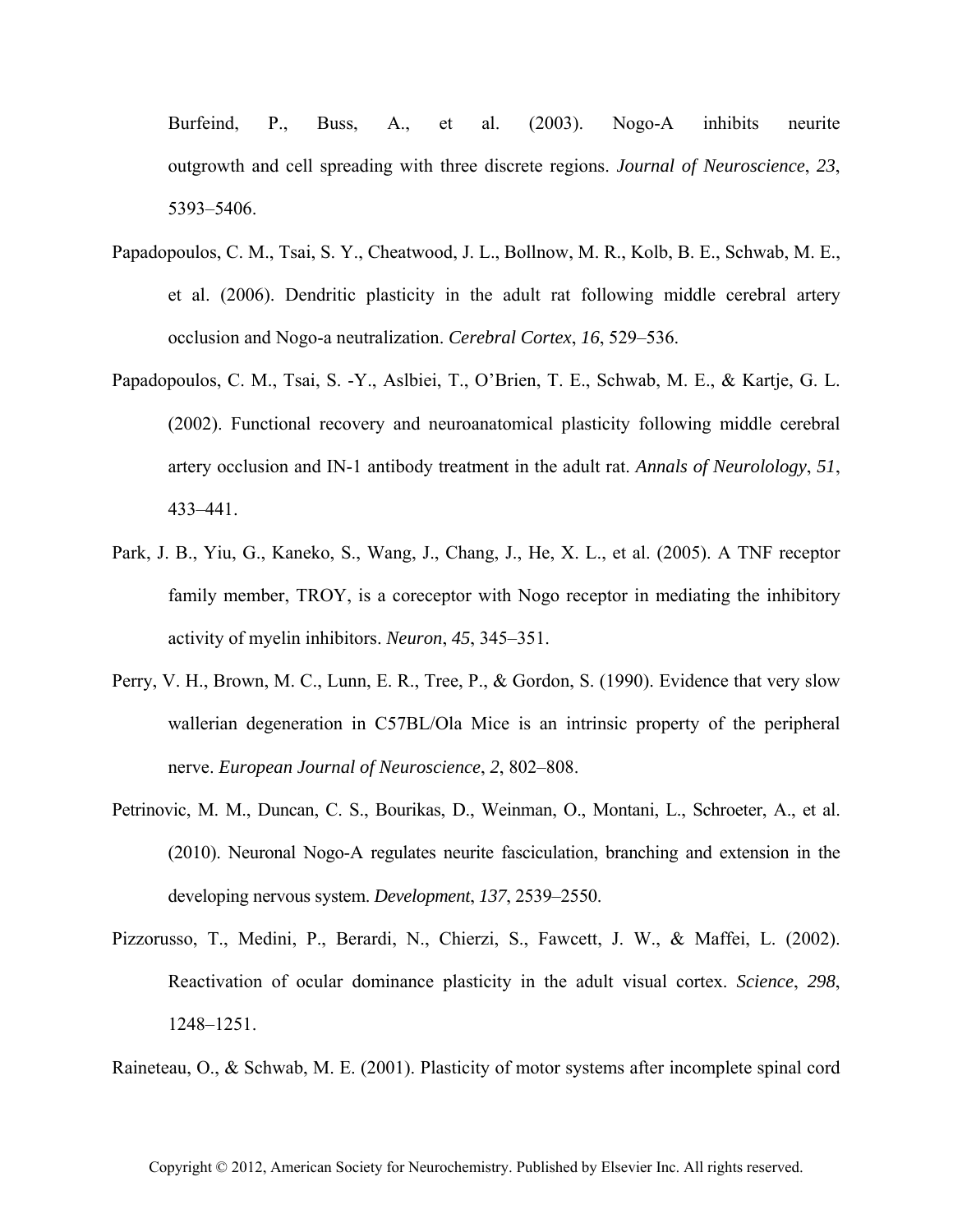injury. *Nature Reviews Neuroscience*, *2*, 263–274.

- Schnell, L., Schneider, R., Kolbeck, R., Barde, Y. A., & Schwab, M. E. (1994). Neurotrophin-3 enhances sprouting of corticospinal tract during development and after adult spinal cord lesion. *Nature*, *367*, 170–173.
- Schnell, L., & Schwab, M. E. (1990). Axonal regeneration in the rat spinal cord produced by an antibody against myelin-associated neurite growth inhibitors. *Nature*, *343*, 269–272.
- Schwab, M. E. (2004). Nogo and axon regeneration. *Current Opinion in Neurobiology*, *14*, 118– 124.
- Shamash, S., Reichert, F., & Rotshenker, S. (2002). The cytokine network of Wallerian degeneration: Tumor necrosis factor-alpha, interleukin-1-alpha, and interleukin-1-beta. *Journal of Neuroscience*, *22*, 3052–3060.
- Shao, Z., Browning, J. L., Leem, X., Scott, M. L., Shulga-Morskaya, S., Allaire, N., et al. (2005). TAJ/TROY, an orphan TNF receptor family member, binds Nogo-66 receptor 1 and regulates axonal regeneration. *Neuron*, *45*, 353–359.
- Sicotte, M., Tsatas, O., Jeong, S. Y., Cai, C. -Q., He, Z., & David, S. (2003). Immunization with myelin or recombinant Nogo-66/MAG promotes axon regeneration and sprouting after corticospinal tract lesions in the spinal cord. *Molecular and Cellular Neuroscience*, *23*,  $251 - 263$ .
- Silver, J., & Miller, J. H. (2004). Regeneration beyond the glial scar. *Nature Neuroscience Reviews*, *5*, 146–156.
- Simonen, M., Pedersen, V., Weinmann, O., Schnell, L., Buss, A., Ledermann, B., et al. (2003). Systemic deletion of the myelin-associated outgrowth inhibitor Nogo-A improves regenerative and plastic responses after spinal cord injury. *Neuron*, *38*, 201–211.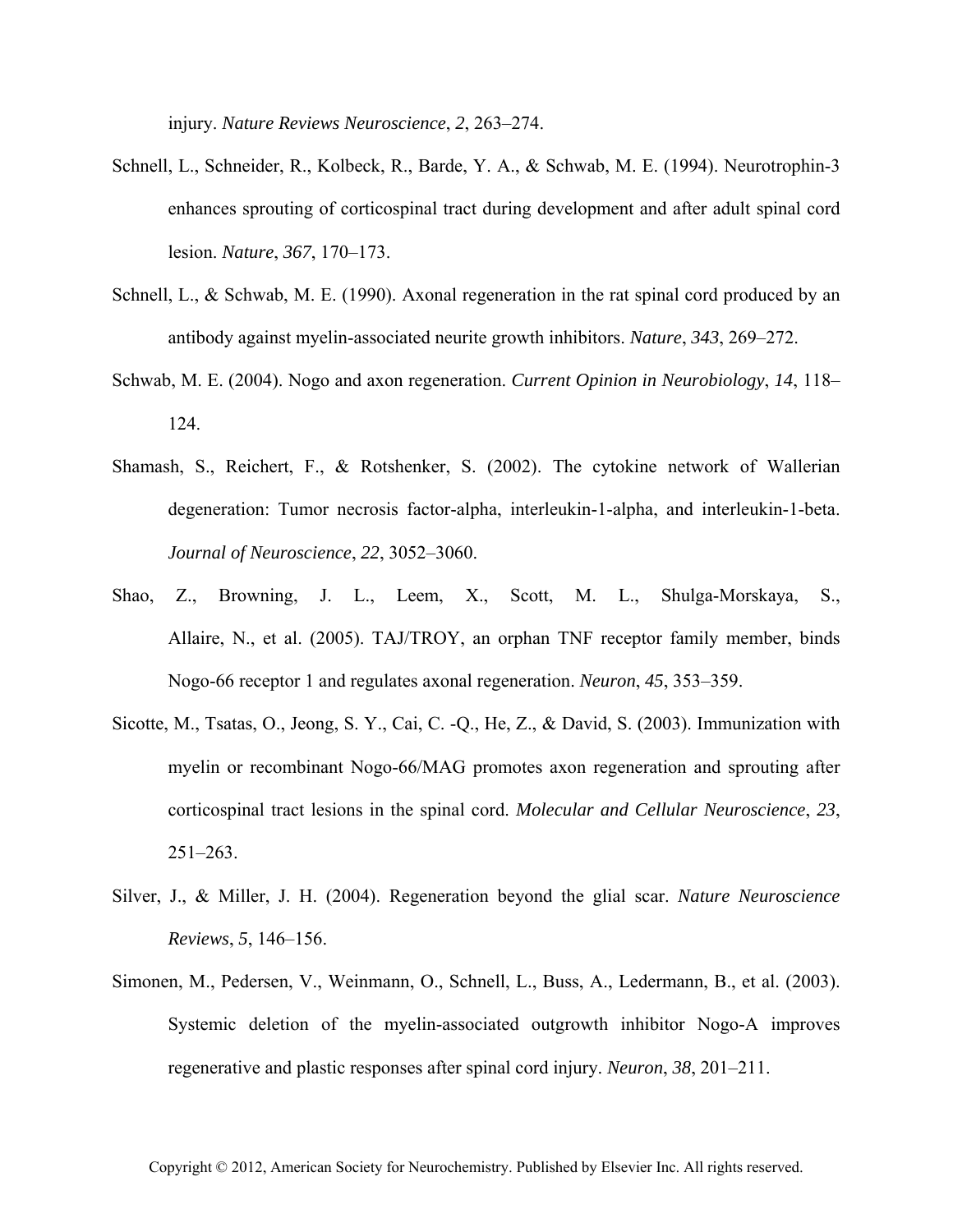- Tsai, S. Y., Papadopoulos, C. M., Schwab, M. E., & Kartje, G. L. (2011). Delayed anti-Nogo-A therapy improves function after chronic stroke in adult rates. *Stroke*, *42*, 186–190.
- Ughrin, Y. M., Chen, Z. J., & Levine, J. M. (2003). Multiple regions of the NG2 proteoglycan inhibit neurite growth and induce growth cone collapse. *Journal of Neuroscience*, *23*, 175–186.
- Walmsley, A. R., & Mir, A. K. (2007). Targeting the Nogo-A signalling pathway to promote recovery following acute CNS injury. *Current Pharmaceutical Design*, *13*, 2470–2484.
- Wang, K. C., Kim, J. A., Sivasankaran, R., Segal, R., & He, Z. (2002). P75 interacts with the Nogo receptor as a co-receptor for Nogo, MAG and OMgp. *Nature*, *420*, 74–78.
- Wang, K. C., Koprivica, V., Kim, J. A., Sivasankaran, R., Guo, Y., Neve, R. L., et al. (2002). Oligodendrocyte-myelin glycoprotein is a Nogo receptor ligand that inhibits neurite outgrowth. *Nature*, *417*, 941–944.
- Wang, M. S., Fang, G., Culver, D. G., Davis, A. A., Rich, M. M., & Glass, J. D. (2001). The Wld<sup>s</sup> protein protects against axonal degeneration: A model of gene therapy for peripheral neuropathy. *Annals of Neurology*, *50*, 773–779.
- Wiessner, C., Bareyre, F. M., Allegrini, P. R., Mir, A. K., Frentzel, S., Zurini, M., et al. (2003). Anti-Nogo-A antibody infusion 24 hours after experimental stroke improved behavioral outcome and corticospinal plasticity in normotensive and spontaneously hypertensive rats. *Journal of Cerebral Blood Flow and Metabolism*, *23*, 154–165.
- Zheng, B., Ho, C., Li, S., Keirstead, H., Steward, O., & Tessier-Lavigne, M. (2003). Lack of enhanced spinal regeneration in Nogo-deficient mice. *Neuron*, *38*, 213–224.
- Z'Graggen, W. J., Fouad, K., Raineteau, O., Metz, G. A. S., Schwab, M. E., & Kartje, G. L. (2000). Compensatory sprouting and impulse rerouting after unilateral pyramidal tract